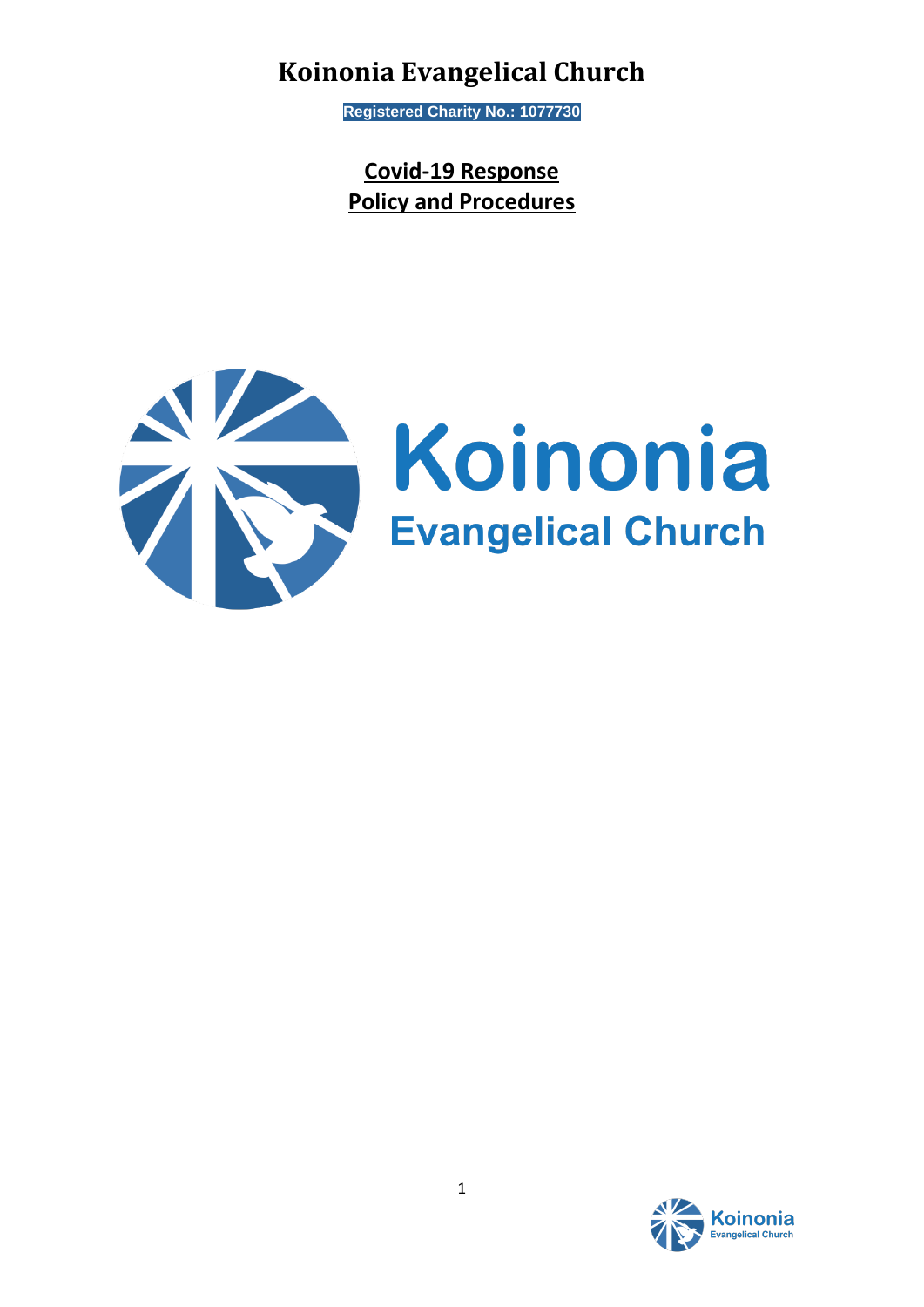**Registered Charity No.: 1077730**

### Covid-19 Response Policy and Procedures

This document is for all service users including, but not limited to, Church Members, members of the regular congregation including children and visitors.

Since March 23rd 2020, places of worship have been closed. This is because of the global pandemic of coronavirus. In addition to places of worship being closed other strict rules and restrictions were put in place in the bid the reduce the spread of the virus, protect the NHS and save lives.

Government guidance tells us the transmission rate of coronavirus has decreased due to the huge effort we have all put it in to adhere to the strict social distancing rules and the sacrifices we have made in doing so. As such, they have set out an ambition for places of worship to re-open. They are abundantly clear they will only do this provided their 5 key tests are met and it is safe to do so.

This document seeks to provide clear and detailed information on how Koinonia Evangelical Church will be moving forward during this pandemic as many changes to our Sunday services must occur to ensure the safety of all who attend.

It is important to note our policies and procedures are likely to change frequently as and when guidance changes, and through our reflective practise. We will ensure we keep all service users updated with any changes.

All guidance that has been used to form our policies and procedures are included at the end of this document.

If you have any questions, please contact us.

Warmest wishes

Koinonia Team

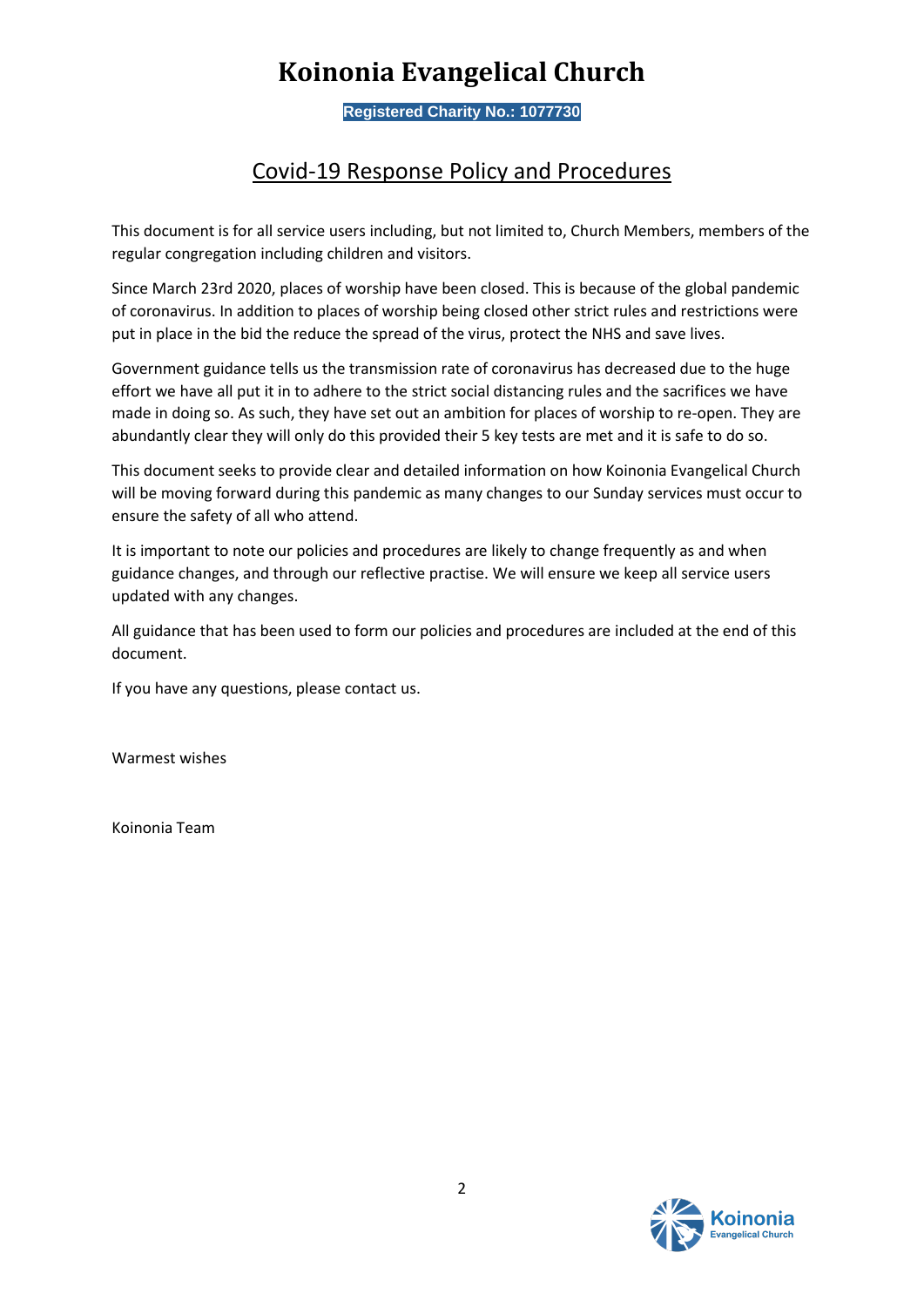**Registered Charity No.: 1077730** 

## Contents

| 1. |  |  |
|----|--|--|
| 2. |  |  |
| 3. |  |  |
|    |  |  |
|    |  |  |
|    |  |  |
|    |  |  |
|    |  |  |
|    |  |  |
| 4. |  |  |
|    |  |  |
|    |  |  |
|    |  |  |
| 5. |  |  |
| 6. |  |  |
| 7. |  |  |

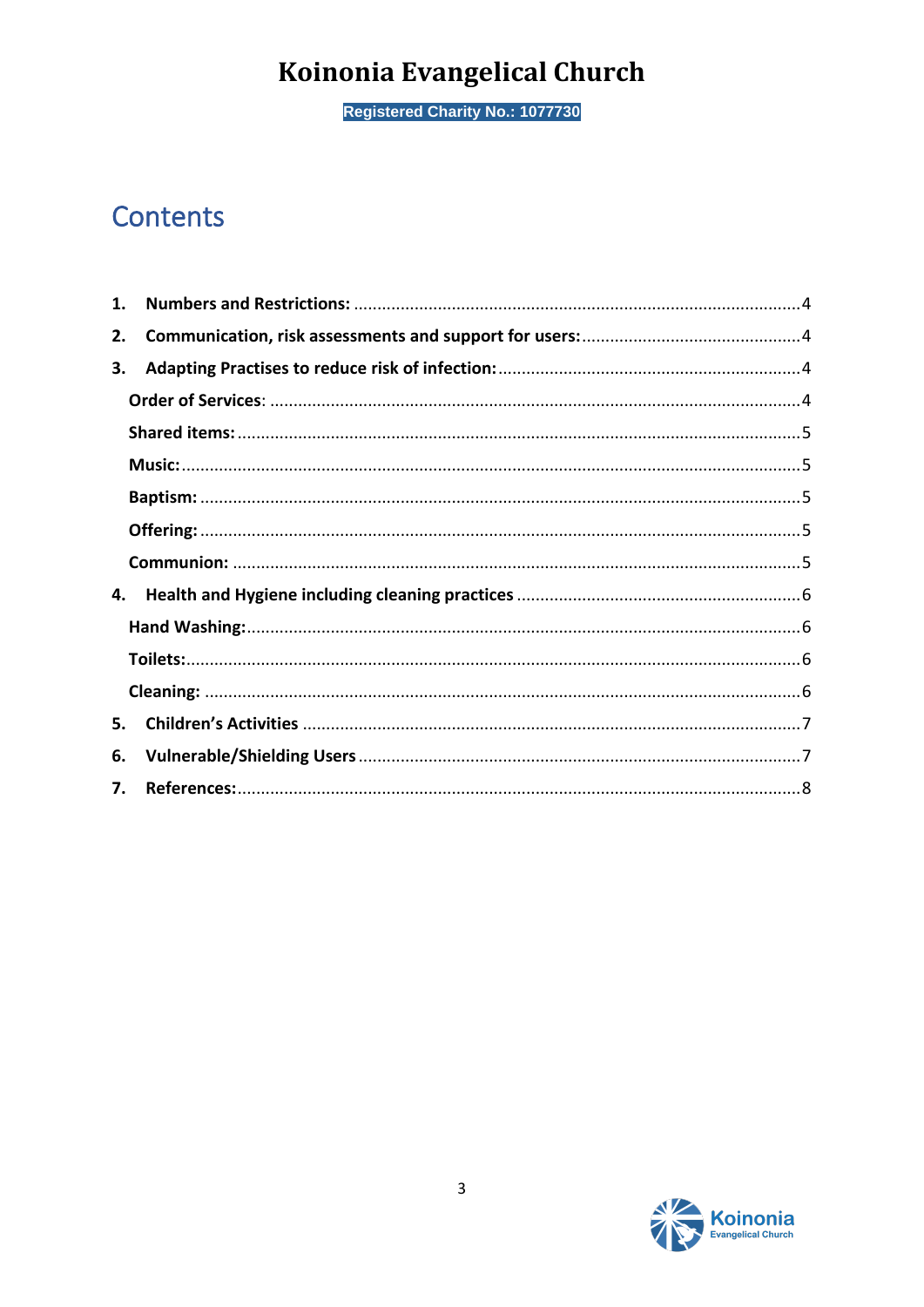**Registered Charity No.: 1077730**

### <span id="page-3-0"></span>**1. Numbers and Restrictions:**

Gatherings of more than 30 people will be permitted but only if the space enables all parties to remain socially distanced, as set out in law. This will include places of worship and their surrounding premises.

In defining the number of people that can reasonably follow social distancing, the total floorspace as well as likely pinch points and busy areas should be taken into account (such as entrances, exits) and where possible alternative or one-way routes introduced.

Should our hall reach maximum capacity (this number will vary depending on the size of families from the same household who are not required to socially distance; and with therefore be constantly monitored by Volunteer 1); we will work on a first come, first serve basis.

We will also be live streaming our services on YouTube enabling those who are unable to come into church to still engage in worship and remain involved in the fellowship.

Whilst engaging in an activity in the place of worship or surrounding grounds, all parties should adhere to social distancing guidelines. 2 metres or 1 metre with actions taken to reduce the risk of transmission (where 2 metres is not viable) between households are acceptable. For example, use of face coverings.

Outside the building users should queue along the path at 2 metre distances whilst waiting to be welcomed and seated.

### <span id="page-3-1"></span>**2. Communication, risk assessments and support for users:**

It is vital to complete a risk assessment that accounts for COVID-19 before re-opening and failure to do so could constitute a breach of Health & Safety legislation, as could having a risk assessment with insufficient measures set out.

It is important that all users are made aware of the risk assessment and responsibilities put on themselves (for example being required to wear a face covering) prior to attending so everybody is aware of what changes are required.

Those leading the worship should remind congregants of the importance of social distancing and hygiene, including use of car park, queuing outside and within setting; also promoting "catch it, bin it, kill it".

Places of worship are encouraged to make their risk assessments available online where possible.

### <span id="page-3-2"></span>**3. Adapting Practises to reduce risk of infection:**

#### <span id="page-3-3"></span>Order of Services:

It is advised that services should be concluded in the shortest reasonable time.

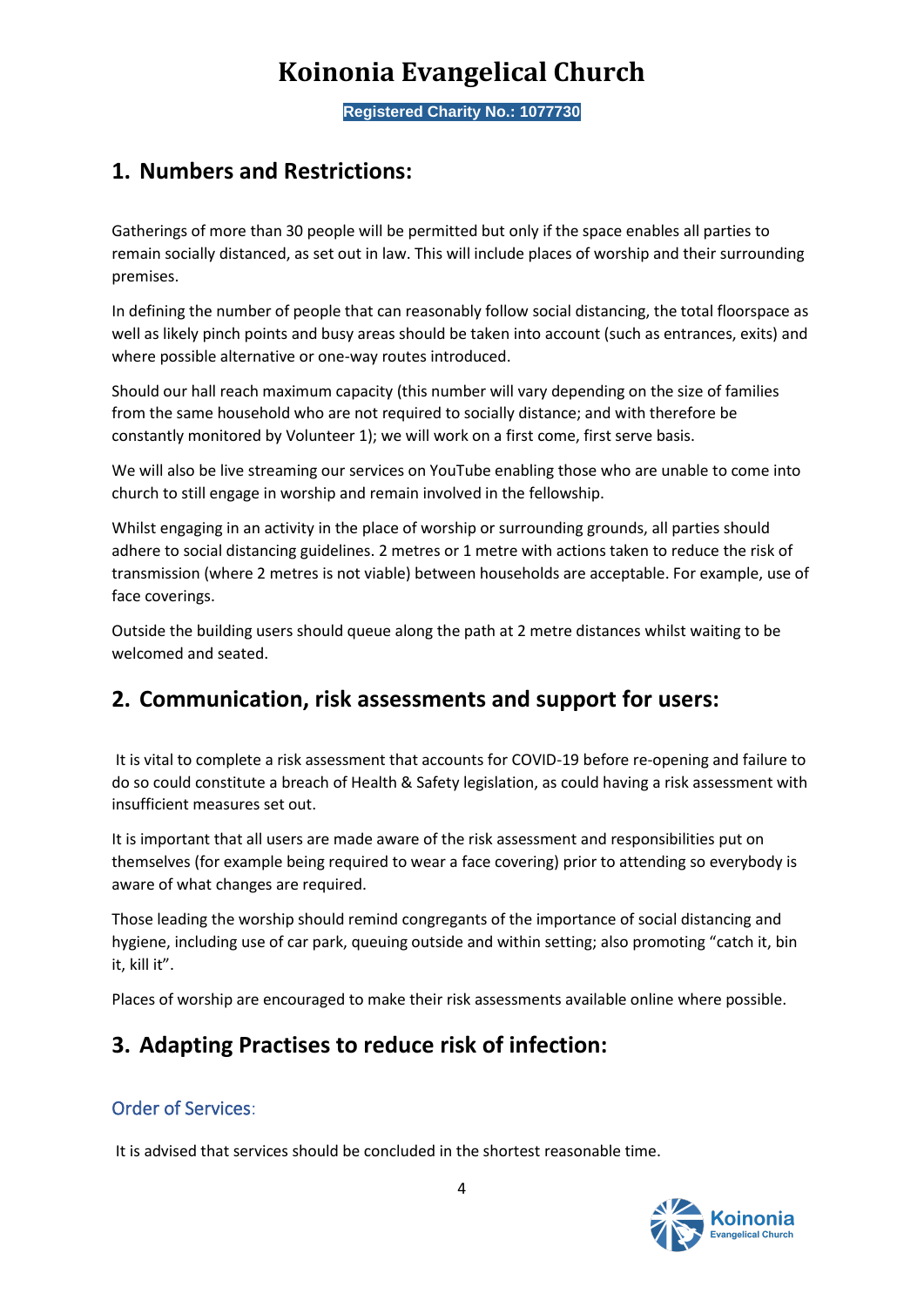**Registered Charity No.: 1077730**

Once completed, participants should be encouraged to move on promptly, to minimise the risk of contact and spread of infection. If appropriate, you should reconfigure spaces to enable worshippers to be seated rather than standing which reduces the risk of contact.

Worshippers should limit their interactions with anyone they are not attending your Place of Worship with, i.e. if they are attending a communal service with one other household, wherever possible they should try not to engage in conversation with anyone outside of this group.

It is recommended that, where possible, places of worship continue to stream worship or other events to avoid large gatherings and to continue to reach those individuals who are self-isolating or particularly vulnerable to COVID-19.

#### <span id="page-4-0"></span>Shared items:

Items should not be shared between households and therefore church bibles/resources will not be available for the foreseeable future, you are able to bring your own bibles with you, and the bible reading will also be displayed on the screen.

#### <span id="page-4-1"></span>Music:

There should be no group singing inside places of worship when worshippers are present.

You are advised only to play musical instruments that are not blown into.

#### <span id="page-4-2"></span>Baptism:

Full immersion should be avoided; therefore, baptisms are unable to take place at the moment.

#### <span id="page-4-3"></span>Offering:

Where possible faith leaders should discourage cash donations and continue to use online or contactless giving and resources.

Where this is not an option, cash should be collected in a receptacle that is set in one place and handled by one individual, as opposed to being passed around. Regular cleaning and hygiene should be maintained, and gloves worn to handle cash offerings where giving continues.

#### <span id="page-4-4"></span>Communion:

Where food or drink ('consumables') are essential to the act of worship, they can be used, however the sharing of food should be avoided, as should the use of communal vessels.

If it is necessary to handle consumables as a part of a faith practice, those giving and receiving food items should wash their hands thoroughly before and after consumption, or wear gloves.

The person distributing the consumable should release it, into the hand only, in such a way to avoid any contact between them and those receiving it, or wear gloves. If accidental contact does occur, both people should cleanse their hands immediately.

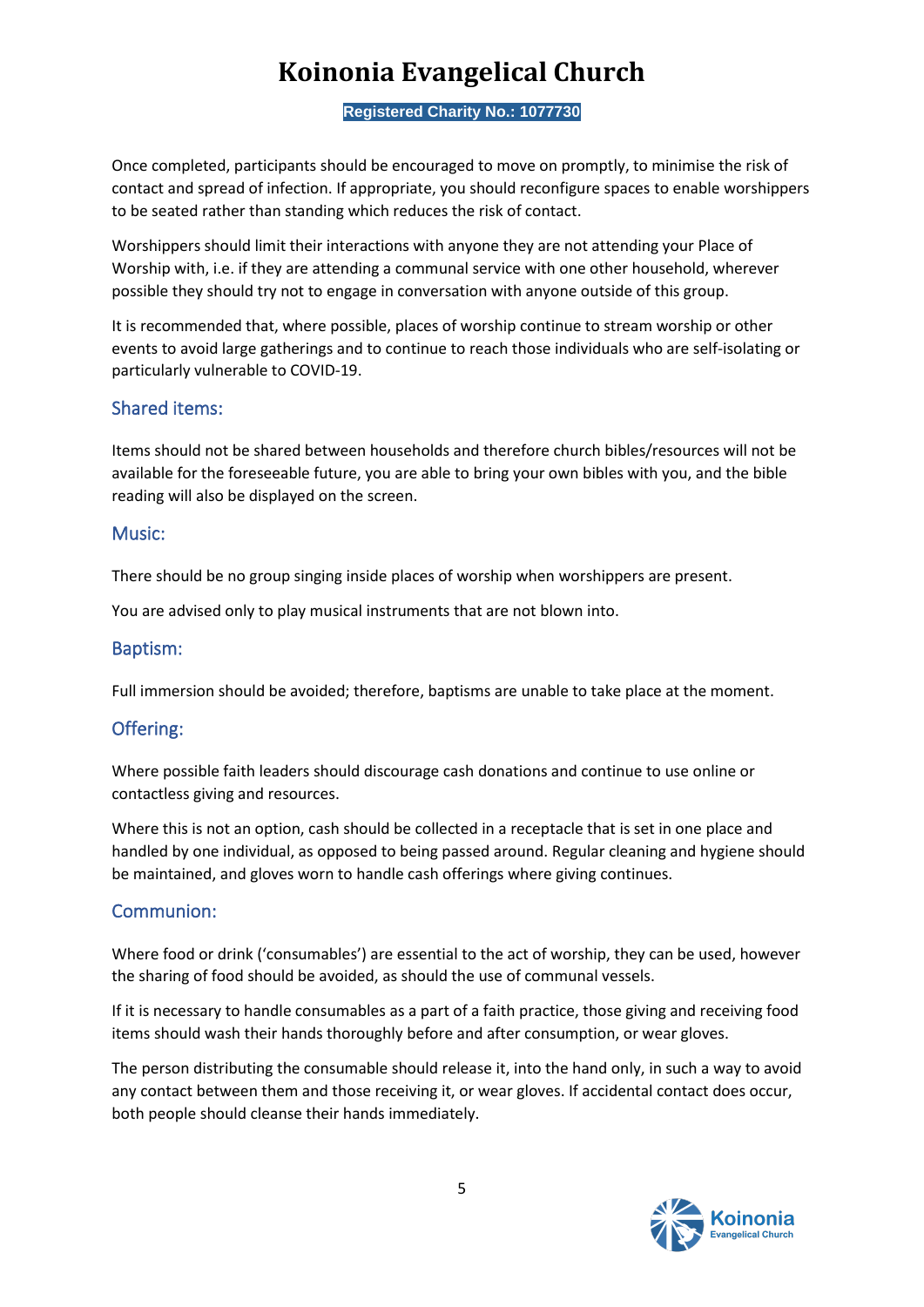**Registered Charity No.: 1077730**

Other actions taken to reduce the risk of transmission should also be considered, for example, foodstuffs should be prewrapped, and a system should be in place to prevent individuals from coming into contact with consumables and any dishes and/ or cutlery other than their own (for example the use of shared bowls).

Speaking, singing and chanting should not happen across uncovered consumables (other than consumables to be used by the celebrant alone). Instead consumables should be securely covered, and prior to the receptacle being opened, it should be cleaned, hands should be washed or gloves worn.

### <span id="page-5-0"></span>**4. Health and Hygiene including cleaning practices**

#### <span id="page-5-1"></span>Hand Washing:

On entering and leaving a place of worship, everyone, including staff, should be asked to wash their hands thoroughly for at least 20 seconds using soap and water or to use hand sanitiser if hand washing facilities are not available.

There should be signs and posters to build awareness of good handwashing technique, the need to increase handwashing frequency, avoid touching your face and to cough or sneeze into a tissue which is binned safely, or into the crook of your sleeved arm if a tissue is not available.

You should provide hand sanitiser in multiple locations in addition to toilet facilities.

#### <span id="page-5-2"></span>Toilets:

Toilets inside or linked to places of worship should be kept open and carefully managed to reduce the risk of transmission of COVID-19. Steps that will usually be needed to make the use of toilets as safe as possible:

Using signs and posters (see Hygiene above). To enable good hand hygiene, make hand sanitiser available on entry to toilets where safe and practical, and ensure suitable handwashing facilities including running water and liquid soap and suitable options for drying (either paper towels or hand dryers) are available. Communal towels should be removed and replaced with single use paper towels.

Set clear use and cleaning guidance for toilets, with increased frequency of cleaning in line with usage. Use normal cleaning products, paying attention to frequently hand touched surfaces, and consider the use of disposable cloths or paper roll to clean all hard surfaces.

Keep the facilities well ventilated, for example by fixing doors open where appropriate and safe to do so.

#### <span id="page-5-3"></span>Cleaning:

All surfaces, especially those most frequently touched such as door handles and rails, should be regularly cleaned using standard cleaning products. See guidance. Sufficient time needs to be allowed for this cleaning to take place, particularly before reopening for the first time. Frequently

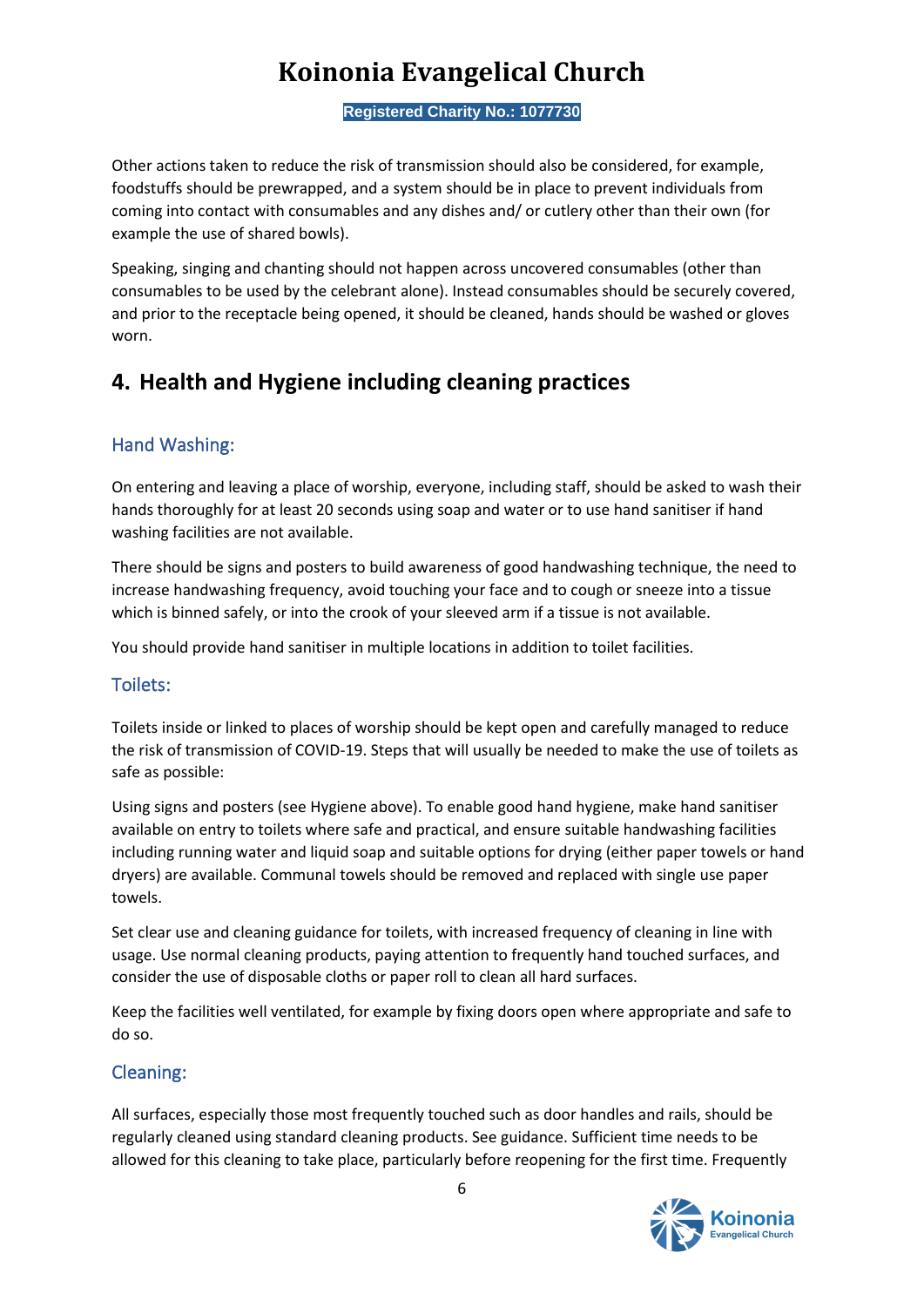**Registered Charity No.: 1077730**

used objects, surfaces or spaces, including for example doorways between outside and inside spaces should be given particular attention when cleaning.

## <span id="page-6-0"></span>**5. Children's Activities**

Young children should be supervised by the parent or guardian. They should wash hands thoroughly for 20 seconds with running water and soap and dry them thoroughly or use hand sanitiser ensuring that all parts of the hands are covered. Places of worship can help remind children and young people, and their parents and guardians, of the important actions they should take during the COVID-19 outbreak to help prevent the spread of the virus.

At this time due to our limited amount of space there will be no Sunday School; the church will encourage children to come with their parents and will aim to tailor the service to encompass the needs of all of its users.

A small designated area in the foyer will be assigned for under 5's, 2 members of the Sunday School teaching staff will be on hand to receive young children forming a small bubble, this has a maximum number of 8.

The Sunday School Staff will be responsible for cleaning the toys before and after use in warm soapy water and will not use soft furnishings or hard to clean toys. Should parents wish to stay with their children, this is absolutely fine, but they must socially distance themselves from the other adults.

### <span id="page-6-1"></span>**6. Vulnerable/Shielding Users**

Individuals aged 70 years and over attending the place of worship

Certain groups of people may be at increased risk of severe disease from COVID-19, including people who are aged 70 or older, regardless of medical conditions.

Individuals who fall within this group are advised to stay at home as much as possible and, if they do go out, to take particular care to minimise contact with others outside of their household.

You should consider informing these groups in particular of the symptoms of COVID-19 and current stay alert and social distancing guidance.

The NHS has written to around 2.2. million who are considered to be extremely clinically vulnerable to COVID-19, advising them to shield. See the current guidance for this group. Shielded patients are currently advised not to meet more than one person from outside of their own household, and therefore not currently advised to attend places of worship. Those shielding individuals may choose to gather in groups of up to 6 people outdoors and form a support bubble with another household, they will therefore still be advised not to attend places of worship indoors. Advice for both the clinically vulnerable and extremely clinically vulnerable is however advisory and they can choose how to manage their own risks.